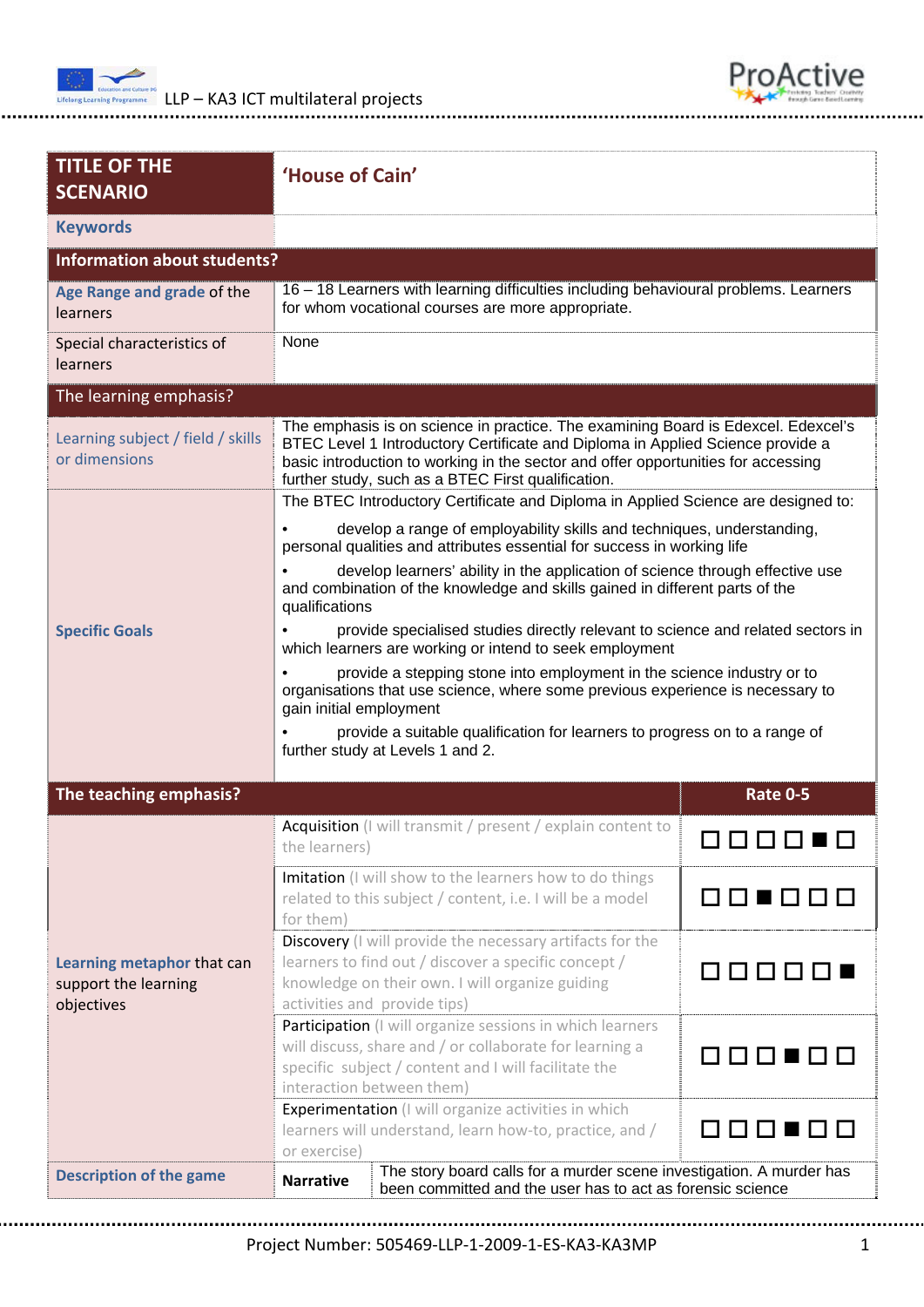



|                                                                                                          | description<br>of the<br>game plot                                                                                                                                                                                                                      | officer/scene of crime officer, making the area secure, choosing kit and<br>clothing his/her self appropriately. Then the user enters the house,<br>collecting (using the right kit) evidence. Once all evidence has been<br>collected it is analysed and presented in a report. The approach and<br>process is designed to closely simulate the real work of an<br>investigating scientist. |                      |                                 |  |
|----------------------------------------------------------------------------------------------------------|---------------------------------------------------------------------------------------------------------------------------------------------------------------------------------------------------------------------------------------------------------|----------------------------------------------------------------------------------------------------------------------------------------------------------------------------------------------------------------------------------------------------------------------------------------------------------------------------------------------------------------------------------------------|----------------------|---------------------------------|--|
|                                                                                                          | <b>Goals</b>                                                                                                                                                                                                                                            | To develop learners' ability in the application of science through<br>effective use and combination of the knowledge and skills.                                                                                                                                                                                                                                                             |                      |                                 |  |
|                                                                                                          | <b>Characters</b>                                                                                                                                                                                                                                       | The user is the main character.                                                                                                                                                                                                                                                                                                                                                              |                      |                                 |  |
|                                                                                                          | <b>Scenes</b>                                                                                                                                                                                                                                           | There is one scenario that comprises a number of different locations<br>for the evidence. Thus the user has to navigate a house, discovering<br>evidence in several areas.                                                                                                                                                                                                                   |                      |                                 |  |
|                                                                                                          |                                                                                                                                                                                                                                                         |                                                                                                                                                                                                                                                                                                                                                                                              | Learning<br>settings | <b>Estimated</b><br><b>Time</b> |  |
| <b>Narrative Description of</b><br>learning activities - step by<br>step organization and<br>structuring |                                                                                                                                                                                                                                                         | Before the game:                                                                                                                                                                                                                                                                                                                                                                             |                      | N/A                             |  |
|                                                                                                          |                                                                                                                                                                                                                                                         | During the game:                                                                                                                                                                                                                                                                                                                                                                             |                      | 45 mins                         |  |
|                                                                                                          |                                                                                                                                                                                                                                                         | After the game:                                                                                                                                                                                                                                                                                                                                                                              |                      |                                 |  |
|                                                                                                          |                                                                                                                                                                                                                                                         |                                                                                                                                                                                                                                                                                                                                                                                              |                      |                                 |  |
| How will I evaluate students?                                                                            |                                                                                                                                                                                                                                                         |                                                                                                                                                                                                                                                                                                                                                                                              |                      |                                 |  |
| <b>Evaluation approach</b>                                                                               | Successful navigation of the crime scene requires the collection and analysis of a set<br>number of clues. These are transferred to a report screen. From this the trainer can<br>see if the user has been able to complete the collection of evidence. |                                                                                                                                                                                                                                                                                                                                                                                              |                      |                                 |  |
|                                                                                                          | Post-use evaluation will concentrate on tests of recall – what was used to collect<br>fingerprints? How is blood analysed to make it useful in an investigation by the<br>police?                                                                       |                                                                                                                                                                                                                                                                                                                                                                                              |                      |                                 |  |
|                                                                                                          | Discussion will be used to ensure users understand why for example, the scene<br>needs to be made secure.                                                                                                                                               |                                                                                                                                                                                                                                                                                                                                                                                              |                      |                                 |  |
| What will learners need in order to achieve learning objectives?                                         |                                                                                                                                                                                                                                                         |                                                                                                                                                                                                                                                                                                                                                                                              |                      |                                 |  |
| <b>Prerequisite</b>                                                                                      | Users will need:<br>Reading skills<br>Some knowledge of crime scene investigation techniques<br>Simple gaming skills such as those used in navigation and in selection and<br>interrogation                                                             |                                                                                                                                                                                                                                                                                                                                                                                              |                      |                                 |  |
| <b>Settings and materials</b>                                                                            |                                                                                                                                                                                                                                                         |                                                                                                                                                                                                                                                                                                                                                                                              |                      |                                 |  |
| What is needed to implement the scenario?                                                                |                                                                                                                                                                                                                                                         |                                                                                                                                                                                                                                                                                                                                                                                              |                      |                                 |  |